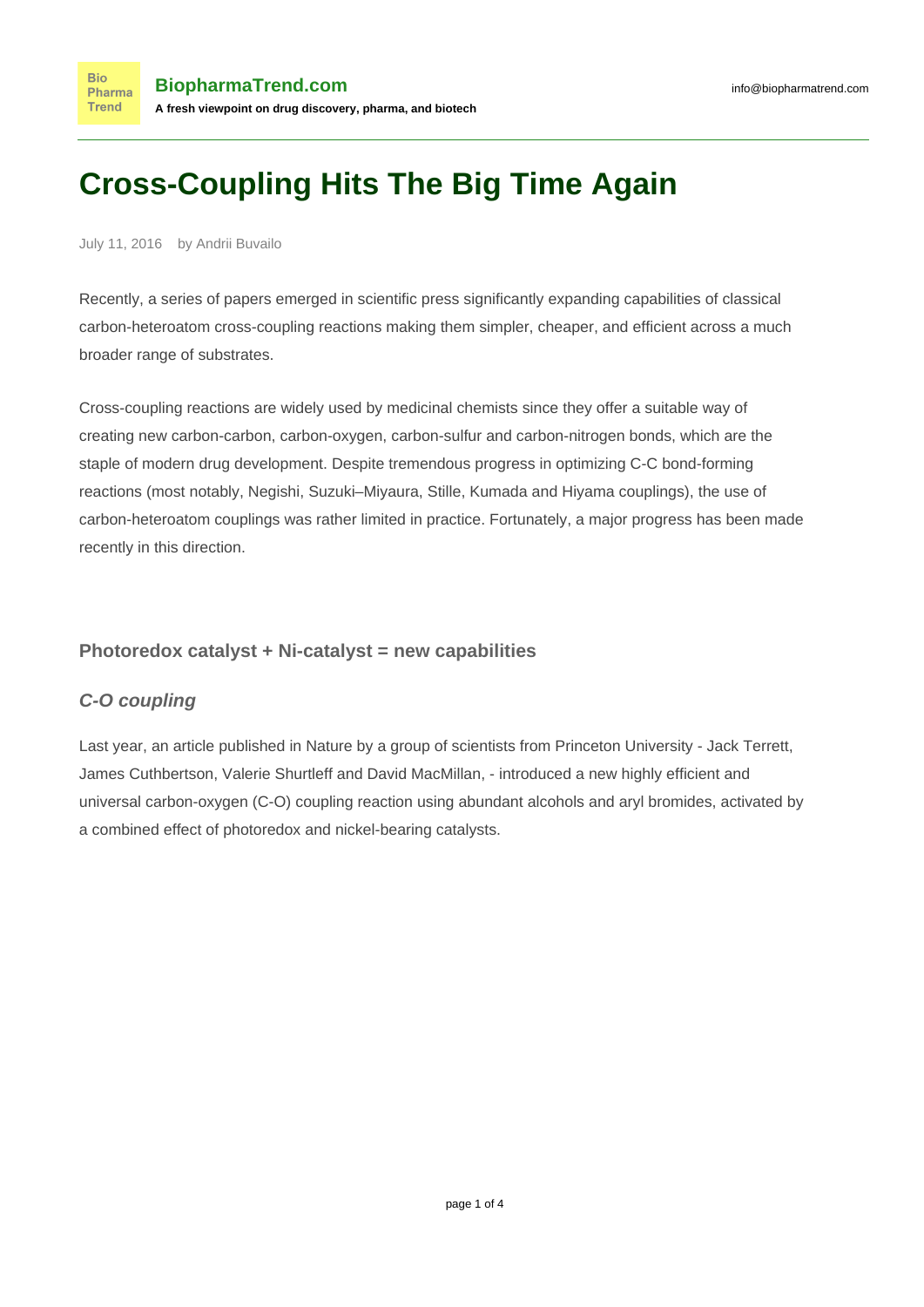**Bio BiopharmaTrend.com** Pharma **Trend A fresh viewpoint on drug discovery, pharma, and biotech**



More importantly, authors suggested a new general strategy to activate important organometallic mechanisms by means of modulating oxidation state using only weak light and single-electron-transfer catalysts.

## **C-S coupling**

The beginning of this year was marked by the two prominent papers both introducing novel routes for C-S bond formation (thioetherification) using similar photoredox-nickel dual catalysis approach as mentioned earlier in 2015.

The [paper published in Organic Letters](http://pubs.acs.org/doi/abs/10.1021/acs.orglett.6b00208) by scientists from The University of Pennsylvania - Matthieu Jouffroy, Christopher Kelly, and a group leader Prof. Gary Molander, reports on a base-free, room temperature, S-selective method for the thioetherifcation of aryl bromides, tolerating a variety of aryl and heteroaryl bromides. The reaction could be potentially suitable to prepare sulfides with biological relevance or for bioconjugation. Moreover, it provides unprecedented access to new chemical space for thioethers - a promising area for examination by drug discovery groups and agriscience.

(Het)Ar—Br + R—SH  
\n1 equiv  
\n1.2 equiv  
\n  
\n
$$
R^2 S^2 (Het)Ar
$$
\n(Het)Ar  
\n
$$
R^2 S^2 (Het)Ar
$$
\n(Het)Ar  
\n
$$
[NiCl_2(dme)] (5 mol %)
$$
\n(Het)Ar  
\n
$$
[NiCl_2(dme)] (5 mol %)
$$
\n(Het)Ar  
\n
$$
[NiCl_2(dme)] (5 mol %)
$$
\n(Het)Ar  
\n
$$
[NiCl_2(dme)] (5 mol %)
$$
\n(Het)Ar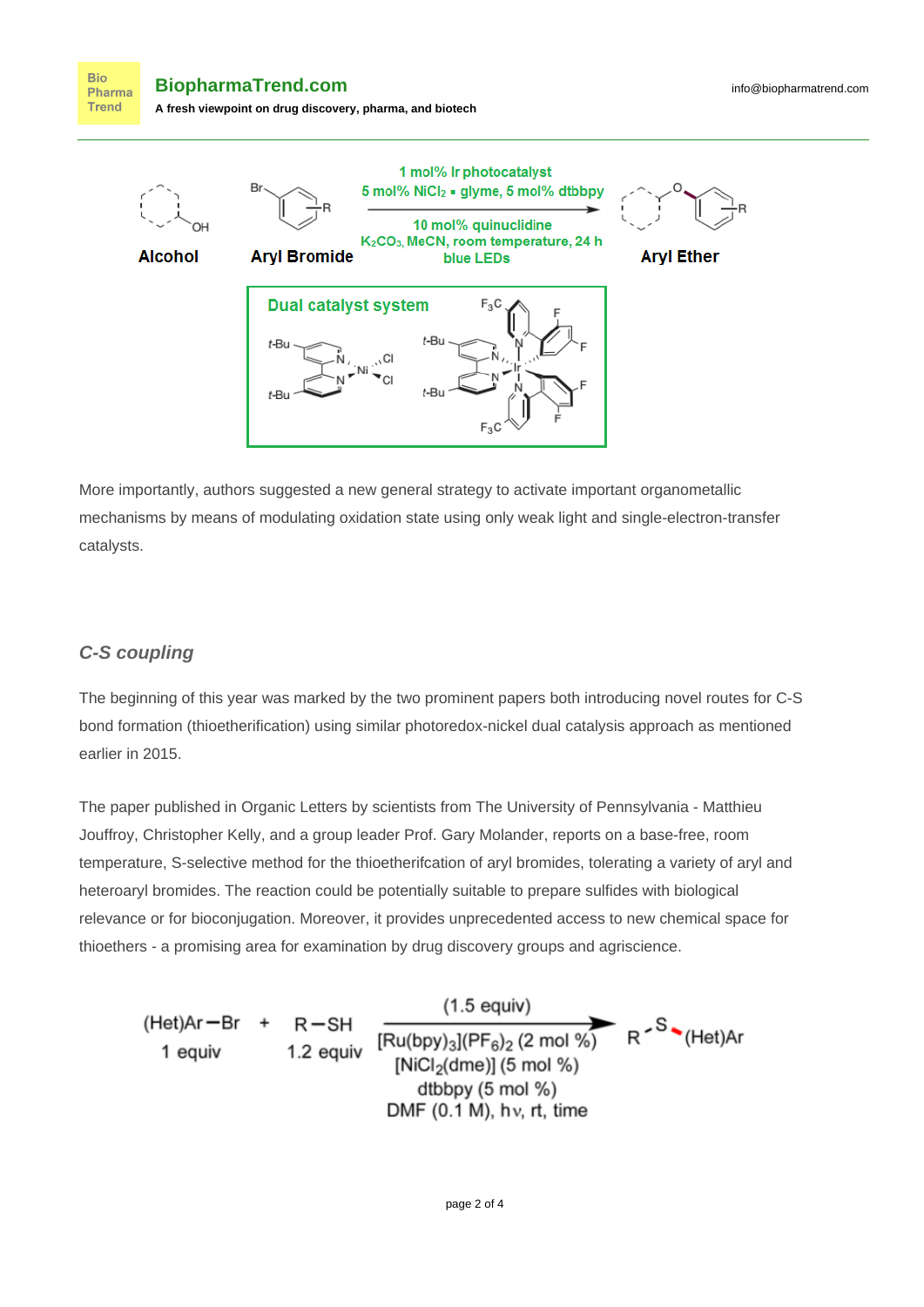In the other [paper published in JACS](http://pubs.acs.org/doi/abs/10.1021/jacs.5b11244), authors from AstraZeneca Pharmaceuticals - Martins Sunday Oderinde, Daniel Robbins, Brian Aquila, and Jeffrey Johannes, together with their colleague Mathieu Frenette from Université du Québec à Montréal, present a new, robust, mild and highly chemoselective method for the cross-coupling of aryl, benzyl and alkyl thiols with a wide array of functionalized aryl and heteroaryl iodides, induced by light in presence of Ni-catalyst. The authors are the first who found an efficient method allowing iodoarenes to engage in transition-metal catalyzed cross-coupling reactions with thiyl radicals or any heteroatom radical. This catalytic system becomes especially suitable in practice, as it operates with high efficiency in the presence of molecular oxygen.



Both works are of great interest for medicinal chemistry as C-S bond is peculiar to many drug molecules across various disease types such as cancer, HIV, and Alzheimer's disease.

#### **C-N coupling**

**Bio** Pharma **Trend** 

Finally, a [fresh paper published this June in Science](http://science.sciencemag.org/content/early/2016/06/22/science.aag0209) reports on the application of photoredox catalysis for conducting aryl amination in the presence of ligand-free Ni(II) salts, which is a cheap and direct complementary method for classical C-N coupling reaction.



This time, a success was achieved by joint efforts of researchers from Merck Center for Catalysis at Princeton University - Emily Corcoran and David MacMillan, the James S. McDonnell Distinguished University Professor of Chemistry, their colleagues from Merck Research Laboratories - Shishi Lin, Spencer Dreher, Daniel DiRocco, Ian Davies, together with researchers from MIT - Michael T. Pirnot and a group leader Stephen Buchwald, the Camille Dreyfus Professor of Chemistry, whose works in the area of C-N bond couplings are well known as Buchwald-Hartwig aminations.